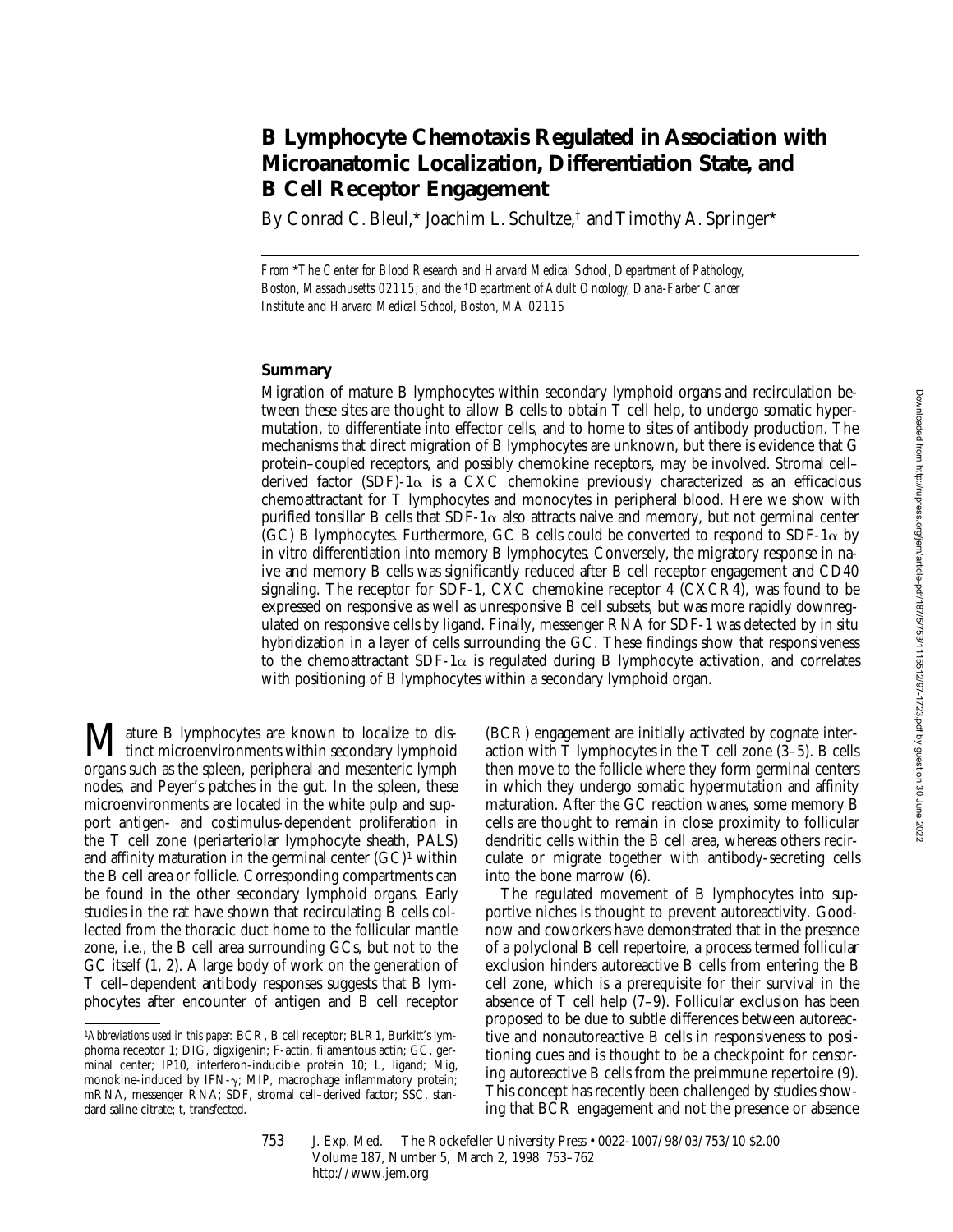of a polyclonal B cell repertoire is the key factor that leads to arrest of B cells in the outer periarteriolar lymphoid sheath (10, 11).

The molecular mechanisms that govern localization of B cells within secondary lymphoid organs and between these sites are unknown, but some studies suggest the involvement of seven transmembrane receptors and signaling through pertussis-toxin–sensitive G proteins. Goodnow's group has shown in transfer experiments that pretreatment with pertussis-toxin inhibits the migration of B and T cells into the splenic white pulp indicating that a G protein– coupled receptor, and perhaps one that binds a chemotactic factor, may be necessary for attraction of lymphocytes into the white pulp (12). A recent study provides evidence for a role of the putative chemokine receptor Burkitt's lymphoma receptor 1 (BLR1) in B cell migration. The phenotype of BLR1-deficient mice suggests the importance of this receptor in the localization of B lymphocytes within follicles in the spleen (13).

The role of chemotactic factors in directing granulocytes, macrophages, and T lymphocytes from the bloodstream into sites of inflammation has been extensively investigated (14, 15), but very little is known about B lymphocyte chemoattractants and their receptors. To characterize chemoattractant-induced B cell migration, we carried out chemotaxis assays with stromal cell–derived factor (SDF)-1 $\alpha$ , which we have shown to be an efficacious chemoattractant for monocytes and lymphocytes, including the  $CD4^+$  and  $CD8^+$  T lymphocyte subsets, and the  $CD45RA<sup>+</sup>$  naive and  $CD45RO<sup>+</sup>$  memory T lymphocyte subsets in peripheral blood (16). SDF-1 is unique among chemotactic cytokines. Formally, SDF-1 belongs to the CXC subfamily of a family of small, 60–80 amino acid chemotactic cytokines termed chemokines. All other human CXC chemokine genes cluster on chromosome 4; the *sdf-1* gene is located on chromosome 10 (17). SDF-1 is with 99% identity between mouse and human the most highly conserved cytokine described to date (16, 17). Mice genetically deficient in SDF-1 lack B lymphocytes, lack myelopoiesis in the bone marrow, and show defects in heart development (18). Such a severe phenotype has not been described for any other chemokine and demonstrates wide importance for SDF-1 in both hematopoietic and nonhematopoietic organs. The defect in B cell development is in agreement with the finding that SDF-1 functions as a pre–B cell growth-stimulating factor (19).

It has recently been shown that SDF-1 $\alpha$  binds the CXC chemokine receptor 4 (CXCR4; references 20, 21). CXCR4, also known as LESTR/fusin, facilitates entry of T cell line– tropic strains of HIV-1 into CD4-expressing cells (22). By binding to CXCR4, SDF-1 $\alpha$  blocks infection by these strains of HIV-1 (20, 21). Expression of CXCR4 messenger RNA (mRNA) has been detected in a wide variety of tissues (23–25) and we have found expression of CXCR4 on T and B lymphocytes on the protein level (26).

B lymphocytes differ from T lymphocytes in that they can undergo a second round of antigen receptor editing. During development, both T and B lymphocytes go

through VDJ recombination in a primary lymphoid organ. However, after encounter of antigen, B lymphocytes undergo somatic hypermutation, and also further recombination, in a specialized microenvironment in secondary lymphoid organs, the GC. The surface phenotype of tonsillar B cells are characteristic for the localization in the different compartments of the human tonsil and have been well characterized. Here, we investigate the responsiveness to SDF-1 $\alpha$  of tonsillar B lymphocytes with distinct surface phenotypes corresponding to different microenvironments within this secondary lymphoid organ.

## **Materials and Methods**

*Cytokines, Chemokines, and Antibodies.* IL-2 was a kind gift of Dr. J. Ritz (Dana Farber Cancer Institute, Boston, MA) and IL-10 was purchased from Genzyme (Cambridge, MA). Synthetic, human SDF-1 $\alpha$ (1–67) (20) was a gift of Dr. I. Clark-Lewis (University of British Columbia, Vancouver, Canada). IL-8, macrophage inflammatory protein (MIP)-1 $\alpha$ , MIP-1 $\beta$ , monocyte chemoattractant (MCP)-1, and regulated on activation normal T cell expressed and secreted (RANTES) were obtained from Genzyme, monokine induced by IFN- $\gamma$  (Mig) from PharMingen (San Diego, CA), interferon-inducible protein 10 (IP10) from R&D Sys. Inc. (Minneapolis, MN), and lymphotactin from Peprotec (Rocky Hill, NJ). The following mAbs and polyclonal antibodies were used for staining of surface antigens: anti-kappa-FITC was obtained from Dako (Carpinteria, CA); anti–intercellular adhesion molecule (ICAM)-1–PE, and anti-CD20-FITC and -PerCP, anti-CD44-FITC, anti-CD56-FITC, anti-CD62 ligand (L)-FITC, anti-CD3-PerCP, anti-CD14-PE, and anti-CD38-PE from Becton Dickinson (San Jose, CA); anti-CD38-TC from CALTAG Labs. (Burlingame, CA); anti–lymphocyte function-associated antigen (LFA)-3–FITC (CD58) from Amac (Westbrook, ME); anti-CXCR4-PE (12G5) from PharMingen; anti-B7.1 (CD80) was obtained from Repligen (Cambridge, MA) and conjugated with FITC in our laboratory. The CCR3-specific mAb 7B11 (27) was a gift from Dr. C.R. Mackay (LeukoSite Inc., Cambridge, MA), and the mAb 12G5 against CXCR4 (28) was supplied by Dr. J. Hoxie (University of Pennsylvania, Philadelphia, PA). Unconjugated mAbs directed against CD38, CD44, kappa, and lambda light chain were obtained from Immunotech (Westbrook, ME), and mAbs against CD14 and CD3 from Coulter Corp. (Miami, FL). An mAb against CD40 was purchased from the American Type Culture Collection (Rockville, MD). The annexin V apoptosis detection assay was carried out according to the manufacturer's recommendations (R&D Sys. Inc.).

*B Lymphocyte Purification.* Fresh tonsils were obtained from the Massachusetts Eye and Ear Infirmary (Boston, MA). Tonsils were mechanically homogenized. Tonsillar B lymphocytes were obtained from the single cell suspension by rosetting with sheep red blood cells (BioWhittaker, Walkersville, MD). The purity of tonsillar B cells obtained with this method was routinely  $>96\%$  as estimated by FACScan® analysis (Becton Dickinson, San Jose, CA) using mAb to CD20, CD19, CD3, CD4, CD8, and CD14. Subsets of tonsillar B cells were purified by negative selection using a magnetic cell separation protocol (MACS; Miltenyi Biotec, Sunnyvale, CA). In brief, tonsillar B cells were incubated with mAbs specific for CD3, CD14, and either CD38 (for naive and memory B cell preparation), or CD44 (for GC B cell preparation), and subsequently with magnetic beads coated with anti–mouse IgG antibodies. Unstained cells were separated on a MACS col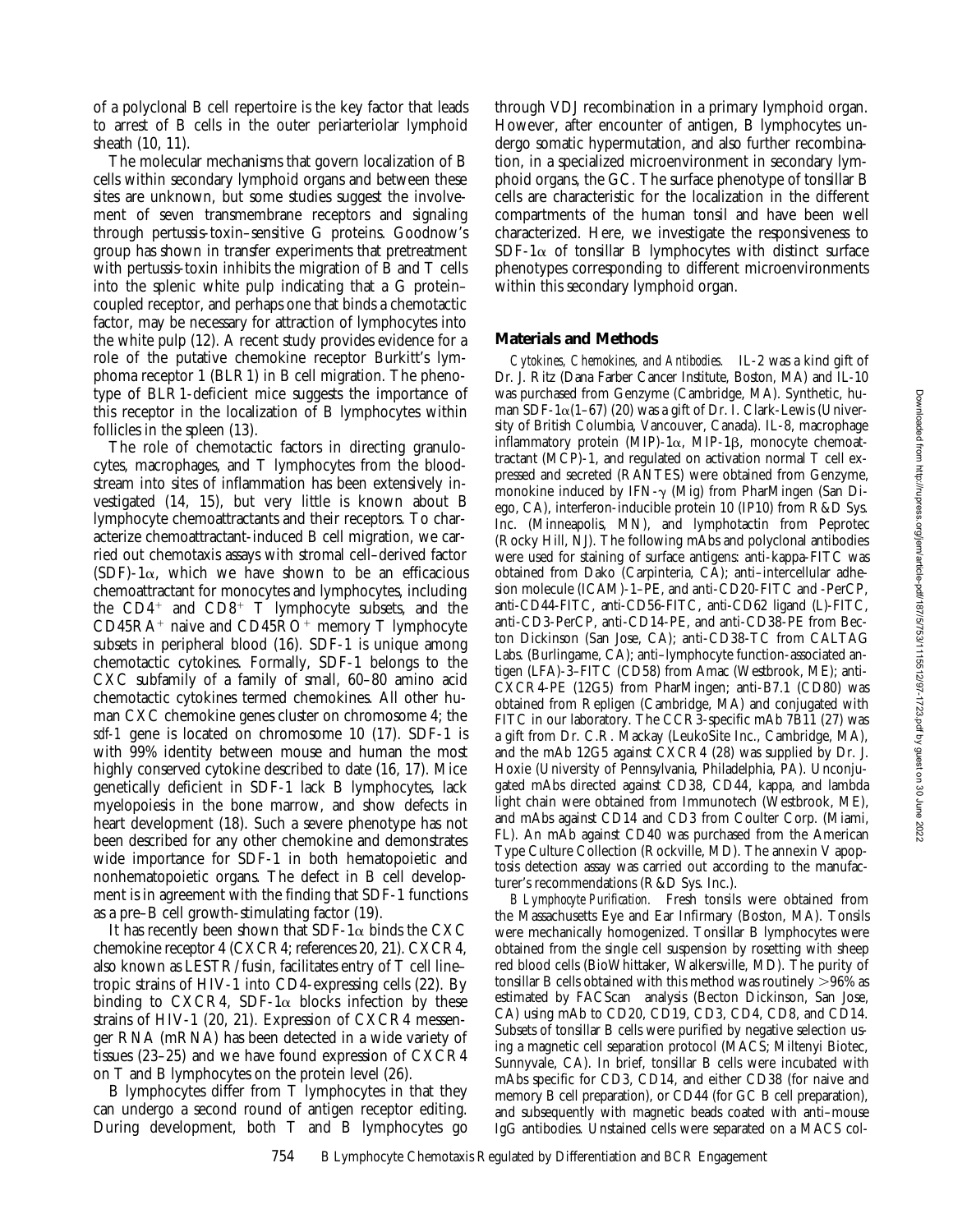umn applying a magnetic field. The purity of  $CD38+CDA4-CC$  B cells and  $CD38$ <sup>-</sup> $CD44$ <sup>+</sup> naive and memory B cells was routinely  $>97\%$  as estimated by FACScan<sup>®</sup> analysis. Three-color flow cytometry was carried out as previously described (26). For chemokine receptor downmodulation, tonsillar B cells were incubated for 30 min at 37°C or 4°C in RPMI-1640 containing 0.25% human serum albumin in the presence or absence of 2  $\mu$ g/ml SDF-1 $\alpha$ , washed twice, and stained using the appropriate mAbs.

*Chemotaxis Assays.* Chemotaxis assays were carried out as described (16) with the exception that tonsillar B lymphocytes were migrated for a period of 4 h and B cell subsets for a period of 3 h. In brief,  $5 \times 10^5$  B cells in 100 µl RPMI-1640 containing 0.25% human serum albumin were transmigrated through  $5-\mu m$  pore size bare filter Transwell inserts (Costar, Cambridge, MA). Migrated cells were counted by FACS<sup>®</sup> analysis scatter gating on lymphocytes. For antibody inhibition, cells were incubated for 15 min with differing concentrations of mAb to CXCR4 (12G5) or CCR3 (7B11) before addition to the top chamber of the chemotaxis assay. Chemotaxis was then carried out in the presence of mAb to an optimal concentration of 1.5  $\mu$ g/ml SDF-1 $\alpha$ . For pertussis toxin treatment,  $CD38<sup>-</sup>$  naive and memory B lymphocytes were incubated for 2 h at  $37^{\circ}$ C with 200 ng/ml pertussis toxin (GIBCO BRL, Gaithersburg, MD), washed twice, and subsequently added to the top chamber of the chemotaxis assay. Results are shown as percentage of total input or specific migration after subtraction of background migration to control medium.

*Actin polymerization.* Actin polymerization was tested as described (16, 29). In brief, human B cell subsets (1.25  $\times$  10<sup>6</sup>/ml) were incubated in L15 medium at 37°C with or without SDF-1 $\alpha$ at 1.5  $\mu$ g/ml. At the indicated time points, cells (400  $\mu$ l) were added to 100  $\mu$ l of a solution containing  $4 \times 10^{-7}$  M FITClabeled phalloidin, 0.5 mg/ml  $1-\alpha$ -lysophosphatidylcholine (both Sigma Chemical Co., Milwaukee, WI), and 18% formaldehyde in PBS. The fixed cells were subjected to fluorescence flow cytometry and the mean relative fluorescence of each sample determined. All data points are plotted relative to the mean relative fluorescence of the sample before addition of chemoattractant.

*In Vitro Generation of Memory B Cells.* Purified GC B cells were differentiated into memory type B cells in vitro as described (30). In brief, irradiated CD40L-transfected NIH3T3 cells (transfected [t]-CD40L; reference 31) were plated onto 24-well plates at 105 cells per well and adhered overnight. GC B cells were plated on t-CD40L in Iscove's modified Dulbecco's medium supplemented with 2% human AB serum, 1% human serum albumin, 50  $\mu$ g/ml transferrin, 5  $\mu$ g/ml insulin, and 15  $\mu$ g/ml gentamicin (B cell medium) containing IL-2 (10 U/ml) and IL-10 (10 ng/ml). B cells were cultured at  $37^{\circ}$ C in 5% CO<sub>2</sub> for 3 d followed by 4 d of reculture on freshly prepared t-CD40L cells in the presence of IL-2 and IL-10.

Short-term BCR Cross-linking. BCR and CD40 on CD38<sup>-</sup> naive and memory B cells were cross-linked for 2 h on  $Fc\gamma RII$ (CD32) transfectants. Irradiated CD32-transfected NIH3T3 cells (t-CD32, a gift of Dr. J. Fingeroff, Dana-Farber Cancer Institute, Boston MA) were plated onto 24-well plates at  $1-1.5 \times 10^5$ cells/well and adhered overnight. mAbs to human kappa and lambda light chain (2  $\mu$ g/ml; both IgG1) with or without a mAb to CD40 (10  $\mu$ g/ml) were preincubated on t-CD32 cells in B cell medium for 15 min before purified  $CD38<sup>-</sup>$  naive and memory B cells were added at 106 cells/ml/well. An irrelevant mAb (IgG1) was used as control. BCR/CD40 cross-linking was carried out for 2 h at  $37^{\circ}$ C. Treated cells were assayed in the chemotaxis assay to an optimal concentration of SDF-1 $\alpha$  of 1.5  $\mu$ g/ml.

*In Situ Hybridization.* Digoxigenin (DIG)-labeled SDF-1

RNA probes were prepared by cloning a reverse transcriptase PCR product from total human tonsillar RNA (5'-primer: GC-CATGAACGCCAAGGTCGT and 3'-primer: CGGGTCAAT-GCACACTTGTC) into pCR-II (Invitrogen, San Diego, CA). This PCR product contains sequence that is common to both  $SDF-1\alpha$  and  $SDF-1\beta$ . Two clones carrying the insert in either orientation were identified and DIG-labeled sense and antisense RNA probes were generated after linearization with HindIII using T7 RNA polymerase according to the manufacturer's recommendations (Boehringer Mannheim GmbH, Mannheim, Germany). Control RNA/DNA hybridization on nitrocellulose filters using the DIG nucleic acid detection kit (Boehringer Mannheim GmbH) showed equal incorporation of DIG label in the two probes.

In situ hybridization was carried out on  $10$ - $\mu$ m frozen sections of human tonsil as described (32). In brief, freshly prepared sections were delipidized in chloroform for 5 min and fixed in PBS containing 4% paraformaldehyde. After fixation, sections were washed briefly once in PBS and twice in  $2\times$  standard saline citrate (SSC), and prehybridized with hybridization buffer containing  $4\times$ SSC, 10% dextran sulfate,  $1\times$  Denhardt's solution, 2 mM EDTA, 50% deionized formamide, and 500  $\mu$ g/ml herring sperm DNA for 1 h at  $37^{\circ}$ C. Sections were subsequently covered with hybridization buffer containing 200 ng/ml DIG-labeled sense or antisense RNA probe at  $37^{\circ}$ C for 16 h. After washing the slides at 37°C with  $2 \times$  SSC for 5 min and 60% formamide, 0.2 $\times$  SSC for 15 min and subsequently at room temperature with  $2 \times$  SSC for 10 min sections were blocked with a saturated solution of blocking reagent (Boehringer Mannheim GmbH) in 100 mM Tris-HCl (pH 7.5) and 150 mM NaCl for 30 min. Sections were then incubated with a 1:200 dilution of alkaline phosphatase–conjugated anti-DIG antibody in the saturated blocking solution for 2 h. After washing with 100 mM Tris-HCl (pH 7.5) and 150 mM NaCl for 20 min, sections were developed over 16 h using nitroblue tetrazolium salt/5-bromo-4-chloro-3-indolyl phosphate (NBT/BCIP) according to the manufacturer's recommendations (Boehringer Mannheim GmbH).

#### **Results**

*Chemotaxis in B Lymphocytes.* To characterize chemotactic responses in B lymphocytes we used purified human tonsillar B cells in a chemotaxis assay with bare polycarbonate filters with  $5-\mu m$  pores as part of a Transwell insert (16, 33). In contrast to the Boyden chamber microchemotaxis assay, this assay allows the determination of the absolute number of responsive cells and the collection and characterization of transmigrated cells. Tonsillar B lymphocytes were chosen because they comprise subpopulations in multiple states of activation and differentiation that have been well characterized according to their surface antigen expression and localization in tonsil (34–37). Using the bare filter chemotaxis assay, we detected specific migration of a small fraction of tonsillar B cells towards  $SDF-1\alpha$ , which peaked at a concentration of 1.5  $\mu$ g/ml of the chemokine and showed the typical biphasic curve that is characteristic for chemoattractant induced migration (Fig. 1 *A*, *top*). The same concentration was found to be optimal for T lymphocyte chemotaxis (16). Depending on the donor, the percentage of responsive cells varied in nine independent experiments between 6 and 20% of total input (data not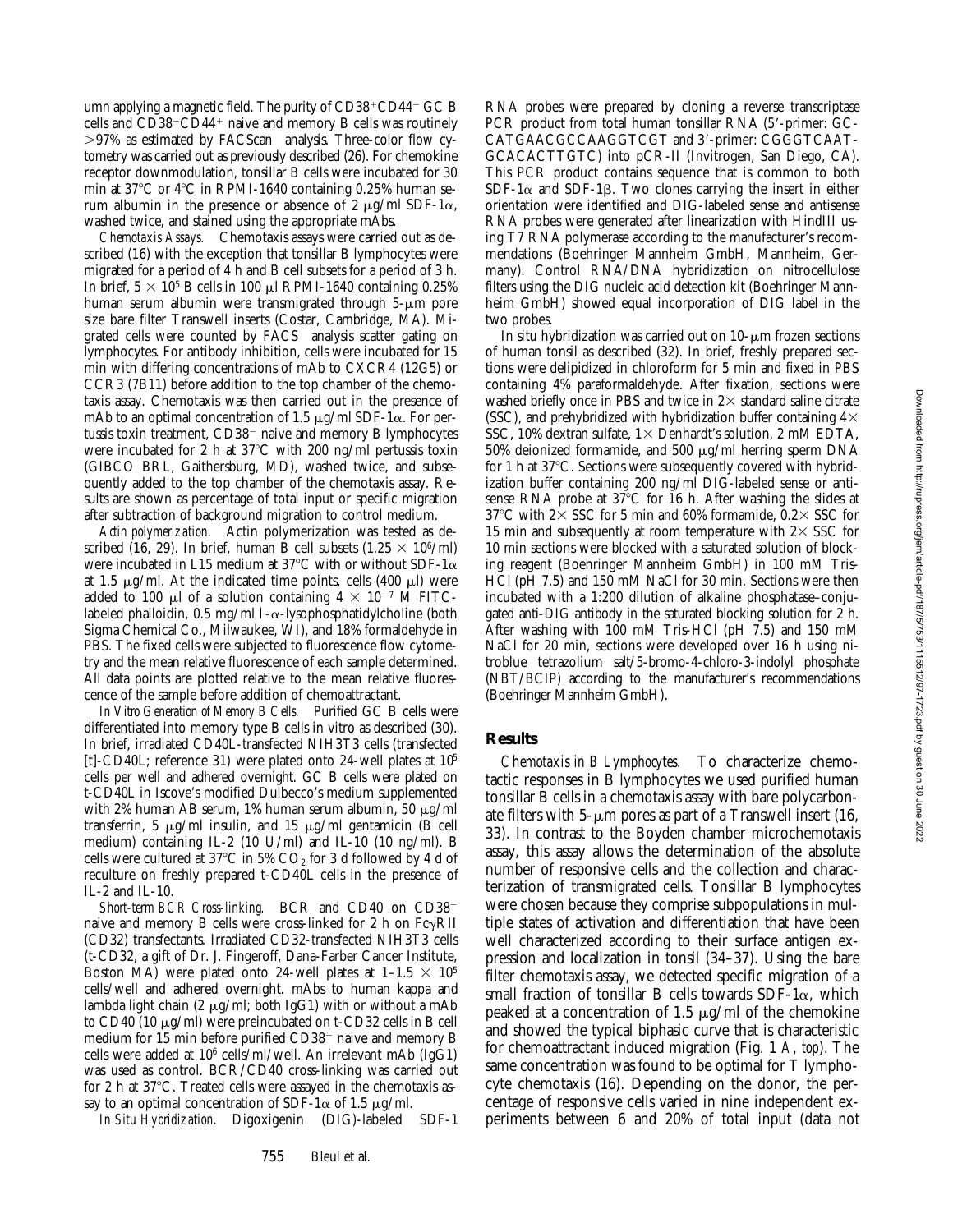

**Figure 1.** SDF-1 $\alpha$  induces chemotaxis in CD38<sup>-</sup> naive and memory B lymphocytes, but not GC B cells from human tonsil. (*A*) Human tonsillar B lymphocytes were assayed in the bare filter chemotaxis assay with polycarbonate filters as part of a Transwell insert for migration to different concentrations of  $SDF-1\alpha$ . Control shows migration to buffer alone. For antibody inhibition, human tonsillar B lymphocytes were preincubated for 15 min at the given concentrations of mAbs against the chemokine receptors CXCR4 (12G5 mAb) and CCR3 (7B11 mAb), respectively, before addition to the chemotaxis assay. Results are indicated as percent of total input, and error bars show the range of duplicates. The results are representative of four independent experiments. (*B*) Human tonsillar B lymphocytes were subjected to chemotaxis, and input and transmigrated populations were phenotyped by flow cytometry. Percentages of cells in the respective quadrants are indicated.

shown). Chemotaxis of tonsillar B cells was partially inhibited by preincubation of input cells with the mAb 12G5 (28) directed against the receptor for SDF-1, CXCR4 (Fig. 1 *A*, *bottom*). Preincubation with a control mAb directed against CCR3; reference 27) was without any effect. Since  $SDF-1\alpha$ –stimulated Ca<sup>2+</sup> flux in CXCR4 transfectants is only partially inhibited by mAb 12G5 (26) only partial inhibition of B lymphocyte chemotaxis to SDF-1 $\alpha$  would be

expected. It also is possible that  $SDF-1\alpha$  may use additional, as yet unidentified, receptors on B lymphocytes.

The CXC chemokines IL-8, Mig, and IP10, the CC chemokines MIP-1 $\alpha$ , MIP-1 $\beta$ , monocyte chemoattractant protein 1, and regulated on activation normal T cell expressed and secreted (RANTES), the C chemokine lymphotactin, and the chemoattractant C5a were also tested for their ability to induce chemotaxis in tonsillar B lymphocytes over a 1,000-fold concentration range in the same assay. None of the tested chemokines induced significant migration in at least two independent experiments. Although a low amount of activity was seen with Mig and IP10 in some experiments, this was not a consistent finding (data not shown).

*Characterization of SDF-1*a *Responsive B Lymphocyte Subsets.* We collected and phenotyped transmigrated tonsillar B cells. Three main subpopulations have been described (3, 34–39). GC B cells express CD38, high levels of CD20, and little to no CD44 and surface immunoglobulin. B cells outside the GC are negative for CD38, and express CD44 and intermediate levels of CD20. B cells outside the GC can be divided into  $CD38$ <sup>-</sup> $CD44$ <sup>+</sup> $IgD$ <sup>+</sup> naive and  $CD38$ <sup>- $CD44$ + $IgD$ <sup>-</sup></sup> memory B lymphocytes. The input population of purified tonsillar B cells contained about two-fold more  $CD38<sup>+</sup>$ GC B cells than CD38<sup>-</sup> cells (Fig. 1 *B*, *upper left*). By contrast, almost all transmigrated cells were negative for CD38 (Fig. 1 *B*, *upper right*). Among transmigrated B lymphocytes, half were  $CD38$ <sup>-</sup>IgD<sup>+</sup> naive and the other half were CD38<sup>2</sup>IgD<sup>2</sup> memory B cells (Fig. 1 *B*, *lower right*). Both subpopulations were present in the input population in a similar 1:1 ratio (Fig. 1 *B*, *lower left*).  $CD38<sup>+</sup>$  GC B cells were consistently unresponsive in 11 independent experiments.

GC B cells are large, blast-like lymphocytes that are thought to undergo somatic hypermutation within the specialized microenvironment of the GC. It is unlikely, though, that the unresponsiveness to SDF-1 $\alpha$  is due to the increased size of GC B lymphocytes, since phytohemagglutinin-stimulated T lymphocyte blasts that are even larger in size than GC B cells as estimated by forward light scatter readily respond to SDF-1 $\alpha$  in the same assay (26). It has been shown that isolated GC B cells rapidly undergo apoptosis (40). To monitor apoptosis among input tonsillar B lymphocytes, we tested input cells at different time points over the 4-h duration of the chemotaxis assay for binding of annexin V. Loss of membrane phospholipid asymmetry, which leads to surface binding of annexin V, is thought to be an early marker of programmed cell death (41). We found that after 2 h,  $\sim$ 20% and after 4 h,  $\sim$ 30% of input cells bound annexin V, indicating that the majority of input GC cells remained intact during the course of the assay.

To confirm the unresponsiveness of GC B lymphocytes to SDF-1 $\alpha$  we carried out chemotaxis assays with isolated B cell subsets. Purified  $CD38<sup>+</sup>$  GC B cells showed little, if any, specific migration above background (Fig. 2 *A*), whereas  $50-80\%$  of isolated CD38<sup>-</sup> naive and memory B lymphocytes migrated to an optimal concentration of SDF-1 $\alpha$ of 1.5 mg/ml in the same assay (Fig. 2 *A*). Specific migra-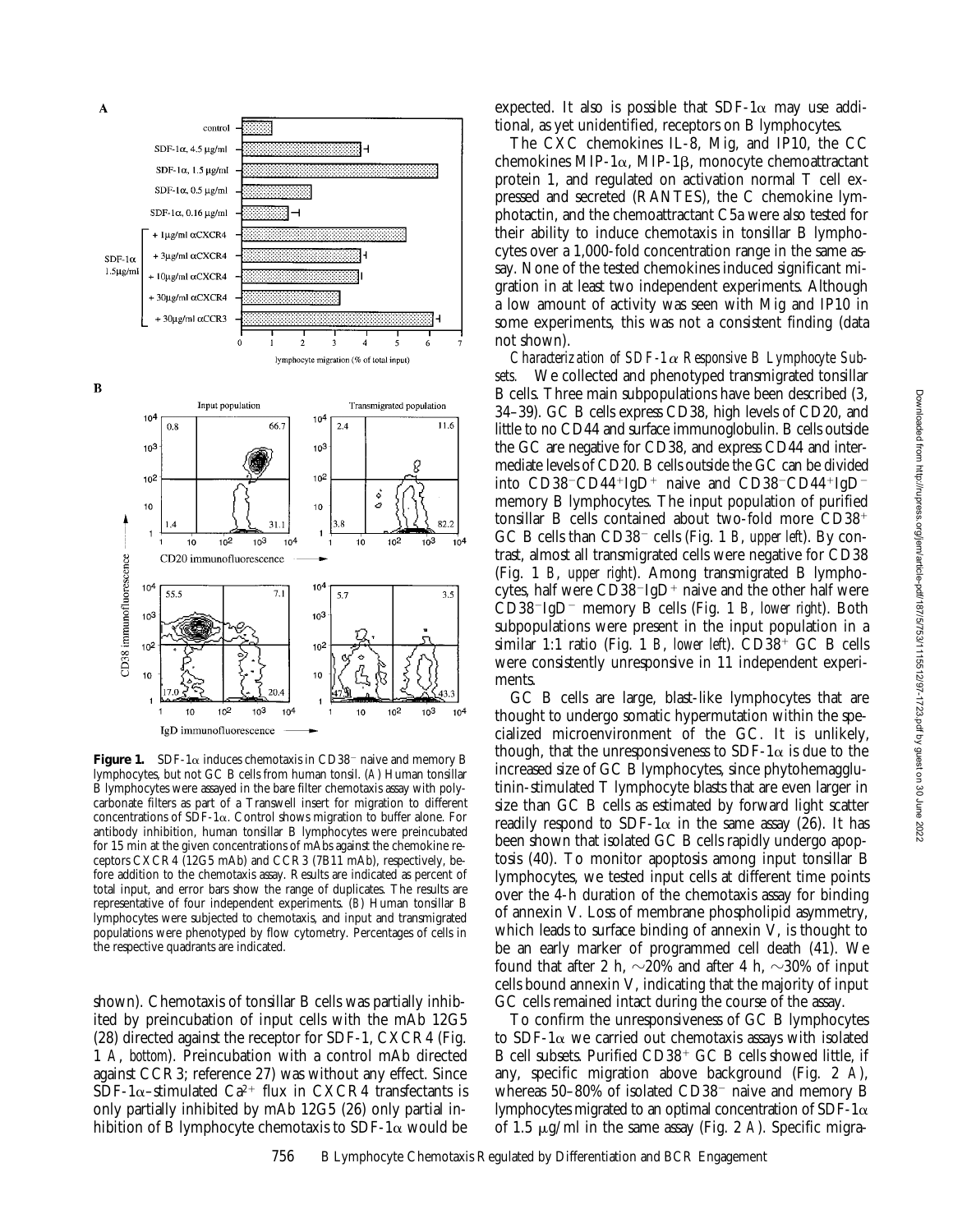

**Figure 2.** SDF-1 $\alpha$  efficiently attracts purified CD38<sup>-</sup> naive and memory B lymphocytes by a pertussis toxin–sensitive mechanism. (*A*) B lymphocyte subsets were isolated by negative selection with an mAb specific for CD38 (to obtain naive and memory B cells) or CD44 (to obtain GC B cells) and tested in the chemotaxis assay to an optimal concentration of SDF-1 $\alpha$  of 1.5  $\mu$ g/ml. Results are shown as specific migration, i.e., migration

above background migration to medium alone, and represent mean and standard deviation of three independent experiments. (*B*) Isolated CD38<sup>-</sup> naive and memory B lymphocytes were transmigrated to an optimal concentration of SDF-1 $\alpha$  after pretreatment with or without pertussis toxin (*PT*) over 2 h at 37°C. Control shows migration of sham treated cells to buffer alone. Columns and error bars show the mean and standard deviation of three independent experiments.

tion of these cells was completely abolished after pretreatment with pertussis toxin suggesting that the chemotactic signal was dependent on a Gai-coupled receptor (Fig. 2 *B*).

As a second, independent assay that determines responsiveness to SDF-1 $\alpha$  we carried out actin polymerization experiments with  $CD38<sup>+</sup>$  GC B cells versus  $CD38<sup>-</sup>$  B cells. In this assay, changes in intracellular filamentous actin (F-actin) were measured after exposure to SDF-1 $\alpha$  over time (29). There was a significant, transient increase in intracellular F-actin in purified  $CD38^-$  naive and memory B cells within 15 s after addition of SDF-1 $\alpha$ , whereas F-actin in purified  $CD38<sup>+</sup>$  GC B cells showed little change compared to sham-treated cells (Fig. 3). The observed rapid increase in filamentous actin is characteristic for chemokine induced actin polymerization and differs from stimulation with phorbol esters and calcium ionophores (29, 42, 43). The presented experiments suggest that B lymphocytes participating in the GC reaction are unresponsive to chemotactic stimulation by SDF-1 $\alpha$ .

*Differentiation State and Chemotaxis.* The finding that the differentiation state of a B lymphocyte correlates with its responsiveness to chemokine prompted us to test if in vitro differentiation of isolated cells would restore migratory responses in the same cells. To this end we purified GC B cells and differentiated them into memory type B lymphocytes by culture on NIH3T3 cells expressing CD40L over 7 d in the presence of IL-2 and IL-10 (30). After 7 d, the majority of cultured cells had acquired the CD38-CD20<sup>intermediate</sup>CD44+IgD<sup>-</sup> phenotype that is characteristic for memory B lymphocytes in vivo (Fig. 4 *A*). L-selectin was induced and expression of intercellular adhesion molecule 1, lymphocyte function-associated antigen 3, and B7.1 was increased on cultured GC B cells when compared to GC B cells before culture (Fig. 4 *B*). These surface antigens are known to participate in lymphocyte homing and lymphocyte–lymphocyte interaction (44, 45). In parallel, specific migration to SDF-1 $\alpha$  of these cells increased on average 27-fold during in vitro differentiation (average of three independent experiments; Fig. 4 *C*). The percentage of responsive cells among in vitro generated memory B cells was consistently lower than in experiments

using isolated  $CD38^-$  naive and memory B lymphocytes (Fig. 2 *A*). This may suggest that additional signals other than CD40L, IL-2, and IL-10 are necessary to fully reconstitute migratory properties in memory B lymphocytes.

*BCR Cross-linking and Chemotaxis.* Since recent findings in the mouse suggest a key role for BCR engagement in the localization of B cells within the white pulp in the spleen (10, 11), we wished to determine what influence signaling through the BCR would have on the responsiveness of naive and memory B cells. Therefore, we crosslinked the BCR by incubating purified  $CD38<sup>-</sup>$  naive and memory cells for 2 h with anti-kappa and -lambda light chain mAbs in the presence of NIH3T3 cells that express  $Fc\gamma$ RII (CD32). Compared to incubation with control



Figure 3. Naive and memory, but not GC B lymphocytes respond to SDF-1 $\alpha$  by reorganization of the actin skeleton. Intracellular F-actin was measured using FITC-labeled phalloidin in purified CD38<sup>-</sup> naive and memory B cells (*boxes*) and CD38<sup>+</sup> GC B cells (*circles*) after addition of SDF-1 $\alpha$  at time 0 at a concentration of 1.5  $\mu$ g/ml or in untreated CD38<sup>-</sup> naive and memory B cells (*diamonds*). Results are shown as percent of intracellular F-actin relative to the value before addition of chemokine, and are the mean and standard deviation of three independent experiments.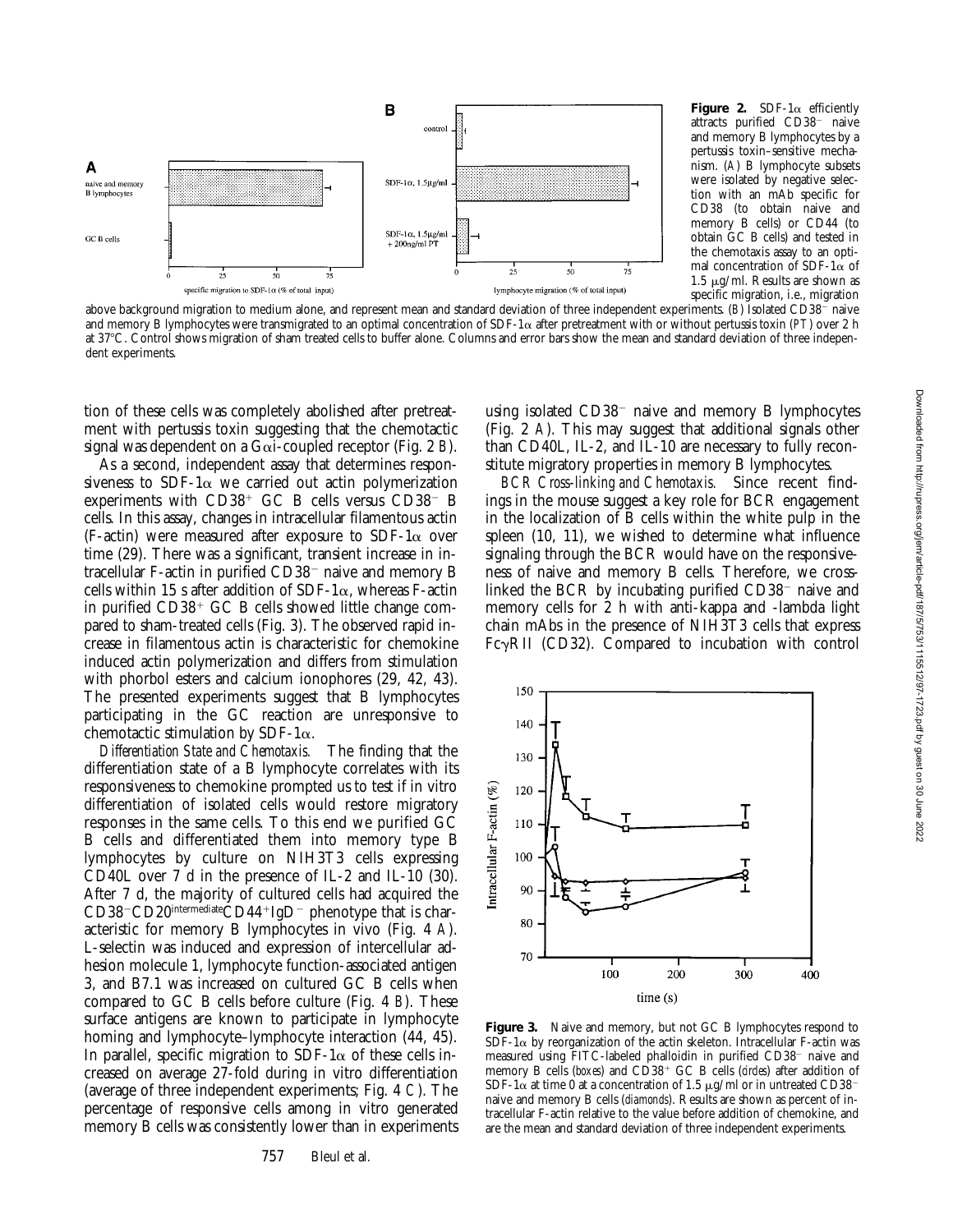

**Figure 4.** In vitro differentiation of GC B lymphocytes into memory B cells restores responsiveness to SDF-1 $\alpha$ . (A) Two-color flow cytometry of isolated GC B lymphocytes (*left*) and in vitro generated memory B cells (*right*). GC B lymphocytes were cultured on CD40L expressing NIH3T3 cells in the presence of IL-2 and IL-10 for 7 d. Percentages of cells in the respective quadrants are indicated. (*B*) Flow cytometric analysis of GC and in vitro–generated memory B lymphocytes for homing receptors, adhesion, and costimulatory molecules. Histograms show the number of cells (y-axis) at each fluorescence intensity (log scale, x-axis). Specific mAb staining and nonbinding control IgG1 staining are shown as open and filled curves, respectively. (*C*) Migratory response of GC and in vitro–generated memory B lymphocytes. Results are shown as specific migration to 1.5  $\mu$ g/ml of  $SDF-1\alpha$  after subtraction of nonspecific migration to medium alone. The phenotype (Fig. 4, *A* and *B*) and migratory response (Fig. 4 *C*) are from a single experiment representative of three independent experiments.

IgG, this treatment reduced SDF-1 $\alpha$ –mediated chemotaxis consistently by 50% (Fig. 5 *A*). Treatment for longer than 2 h did not result in additional reduction in migration indicating that BCR cross-linking regulates responsiveness to



**Figure 5.** B cell receptor engagement reduces the migratory response in CD38<sup>-</sup> naive and memory B lymphocytes. (A) CD38<sup>-</sup> naive and memory B cells were added to the chemotaxis assay after a 2-h incubation on  $Fe\gamma RII$ (CD32) expressing NIH3T3 cells in the presence of the indicated mAbs and migrated to an optimal concentration of SDF-1 $\alpha$  of 1.5 µg/ml. mAbs to lambda and kappa light chain and the control IgG1 were used at  $2 \mu g/ml$ , and the mAb to CD40 at 10  $\mu$ g/ml. Results are expressed relative to the migration after incubation with control IgG1 and represent mean and standard deviation of three independent experiments. (*B*) CD38<sup>-</sup> naive and memory B cells were incubated on CD32-NIH3T3 cells in the presence of 2  $\mu$ g/ml mAb to lambda light chain and transmigrated to an optimal concentration of SDF-1 $\alpha$  of 1.5  $\mu$ g/ml. Input (*left*) and transmigrated cells (*right*) were stained for expression of kappa light chain.

 $SDF-1\alpha$  within hours. Adding an mAb specific for CD40 to the combination of anti-kappa and -lambda light chain mAbs under the same conditions led to an additional reduction in SDF-1 $\alpha$ –induced migration (Fig. 5 A). In contrast, the anti-CD40 mAb alone had no effect on B cell chemotaxis to SDF-1 $\alpha$  (Fig. 5 A). To demonstrate the specificity of the inhibitory effect of BCR cross-linking on SDF-1 $\alpha$ –induced migration, we incubated CD38<sup>-</sup> naive and memory B cells for 2 h in the presence of NIH3T3 cells expressing  $Fc\gamma RII$  with a lambda light chain–specific mAb alone. After chemotaxis to an optimal concentration of SDF-1 $\alpha$ , input and transmigrated cells were stained for kappa light chain expression (Fig. 5 *B*). BCR cross-linking with an mAb specific for lambda light chain consistently led to a selective reduction in the percentage of lambda-expressing B lymphocytes in the transmigrated population compared to the input population, as shown by the increase in the percentage of transmigrated B cells that expressed kappa chain.

*Differential Downregulation of CXCR4 by SDF-1*a*.* Chemokine directed migration is mediated through G pro-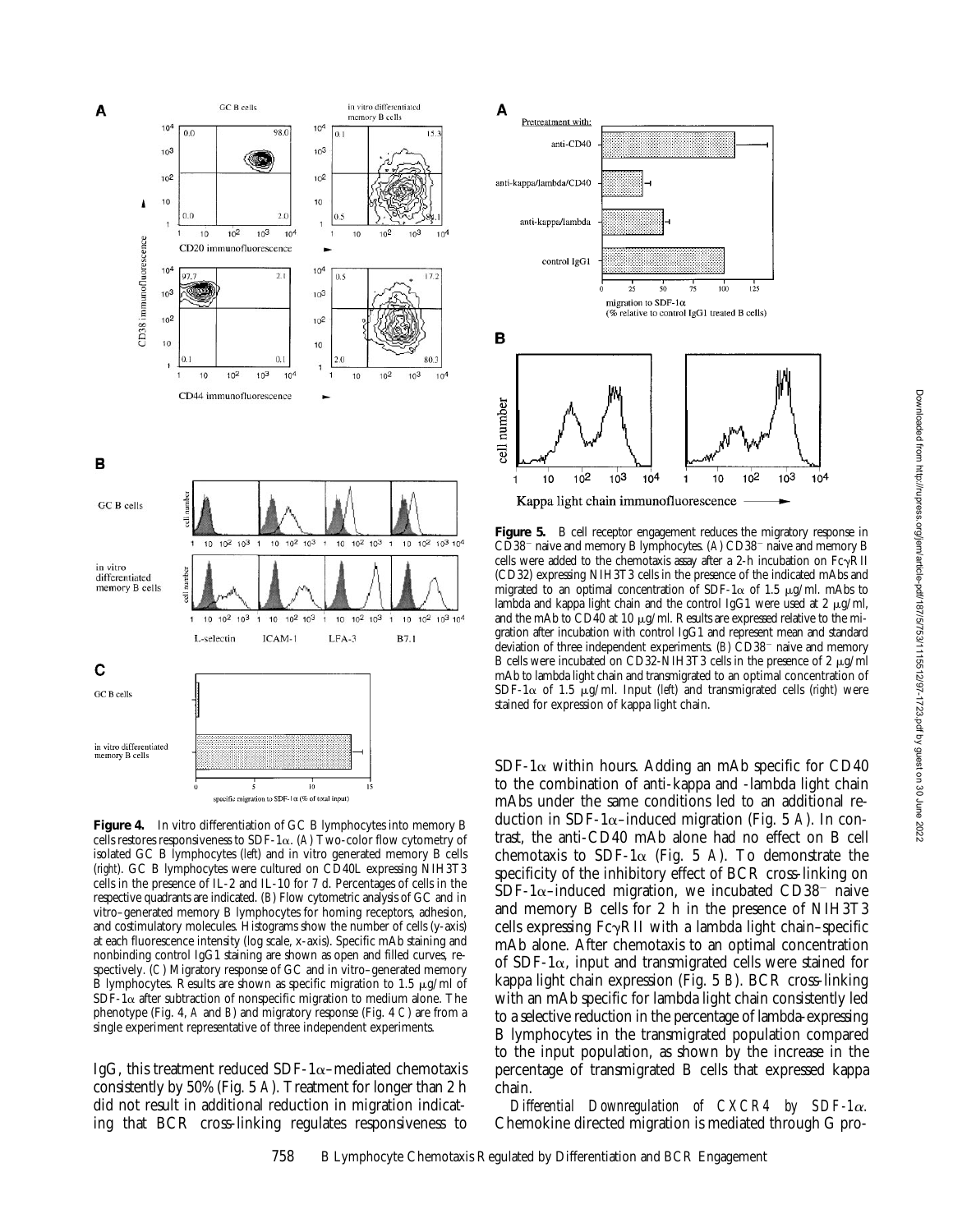

Figure 6. CXCR4 is more rapidly downregulated on responsive B lymphocytes than on GC B cells. Phenotyping of human tonsillar B lymphocytes after treatment without (*A*) or with  $(B)$  2  $\mu$ g/ml SDF-1 $\alpha$  for 30 min at 37°C. The CD38<sup>+</sup> population corresponds to GC B cells, and the CD38<sup>-</sup> population to naive and memory B cells. A reference dashed line at 102 fluorescence units is shown for comparison between the panels.

tein–coupled receptors. To investigate if the unresponsiveness of GC B lymphocytes was due to a lack of expression of CXCR4, the receptor for SDF-1 $\alpha$ , we stained tonsillar B lymphocytes containing responsive and unresponsive subsets with the CXCR4-specific mAb 12G5. We found that both subsets express high levels of the receptor (Fig. 6 *A*). Exposure to SDF-1 $\alpha$  at 37°C downregulated surface expression of CXCR4. Interestingly, receptors on  $CD38$ naive and memory B cells were more rapidly downregulated than on  $CD38<sup>+</sup>$  GC B cells in multiple experiments, with a 73 and 54% decrease, respectively, after 30 min (Fig. 6 *B*). The same treatment with SDF-1 $\alpha$  carried out at 4<sup>°</sup>C did not result in diminished binding of mAb 12G5 (not shown). This finding indicates that the reduced binding of CXCR4-specific mAb after treatment at  $37^{\circ}$ C is due to true downregulation of the receptor and not competition of the antibody and the ligand for the same epitope.

*Expression of SDF-1 in the Human Tonsil.* To locate sites of SDF-1 production within the human tonsil, we carried out in situ hybridization studies on frozen sections of human tonsil. Using a RNA probe specific for both SDF-1 $\alpha$ and  $SDF-1\beta$  we detected message for  $SDF-1$  in cells present in the connective tissue that forms the stationary scaffold of the tonsil and in nonlymphoid cells that surround GCs (Fig. 7). Expression of SDF-1 was found to be excluded from GCs and not to be associated with vascular or epithelial components in the tonsillar tissue. The staining found in the tonsil therefore suggests expression of SDF-1 in a specialized reticulum cell that lines the GC.

# **Discussion**

SDF-1 $\alpha$  induces migration in naive and memory B cells, whereas GC B cells are unresponsive in assays measuring chemotaxis and actin polymerization. B lymphocytes within the GC maintain high levels of the SDF-1 receptor CXCR4. Despite the expression of the appropriate chemokine receptor on these cells, there is no ligand-induced chemotaxis. Our studies further indicate that in comparison to naive and memory B cells, on GC B cells CXCR4 is more







**Figure 7.** Detection of SDF-1 mRNA in human tonsil by in situ hybridization. Parallel frozen sections of human tonsil were either stained with hematoxylin and eosin (A) or hybridized with digoxigenin-labeled antisense (*B*) and sense (*C*) RNA probes specific for both  $SDF-1\alpha$  and  $SDF-1\beta$ . mRNA expression was visualized using alkaline phosphatase–conjugated antidigoxigenin antibody and nitroblue tetrazolium salt/5-bromo-4 chloro-3-indolyl phosphate. Sections are shown using  $\times 10$  magnification.

slowly removed from the surface after addition of SDF-1 $\alpha$ . Internalization of chemokine receptors within minutes after addition of agonist, as shown here for CXCR4 on naive and memory B lymphocytes after addition of SDF-1 $\alpha$ , has been described for the fMLP and C5a receptors and is thought to be an important mechanism to allow the continuous sampling of ambient chemoattractant concentration that is necessary to follow a chemotactic gradient (46–48).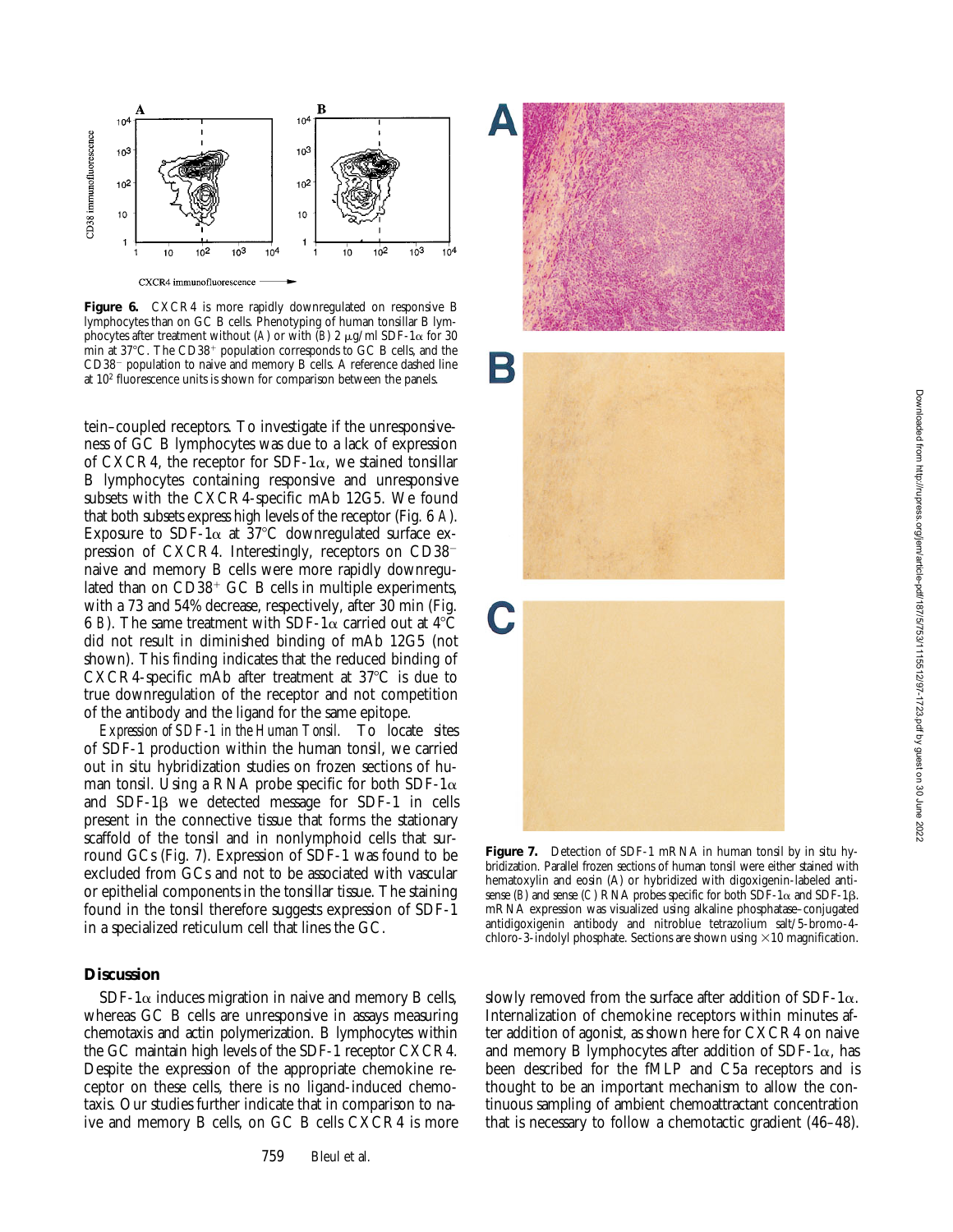It seems that in GC B cells, CXCR4 is less coupled to downstream regulators that induce internalization of receptors than in migratory cells; there may be overlap between these downstream regulators and those that signal chemotaxis.

The function of CXCR4 on GC B cells remains enigmatic. SDF-1 has previously been described to promote growth of pre–B cells and has therefore been termed PBSF for pre–B cell growth-stimulating factor (19). We have carried out preliminary experiments measuring apoptosis in isolated GC B lymphocytes in the presence or absence of  $SDF-1\alpha$  and have failed to demonstrate a significant effect on inhibition of apoptosis in these cells. In addition, our in situ hybridization experiments indicate that expression of SDF-1 is excluded from GCs. Thus, we have no indication that SDF-1 serves as a growth factor or survival signal to GC B cells that express its specific receptor CXCR4. It has to be kept in mind that additional not yet identified factors may use CXCR4 on B cells within GCs.

SDF-1 $\alpha$  induces migration in naive and memory B cells, but not in GC B cells. This observation suggests that B lymphocytes undergoing somatic hypermutation within GCs are unresponsive to cues that direct migration of naive and memory B lymphocytes. In the mouse, Butcher's group has shown that purified PNAhi GC B cells compared to B cells outside of the GC do not home to secondary lymphoid organs when transferred into syngeneic recipients (49). Although the lack of expression of the homing receptor L-selectin is thought to be a factor, other mechanisms are likely to be involved since homing to the spleen, which is L-selectin independent (50), was also impaired (49). The authors have proposed that the nonmigratory phase is a transient phenomenon that is related to a specific differentiation state within the confines of the GC microenvironment and our observation that in vitro differentiation of GC B cells towards a memory phenotype restores responsiveness to SDF-1 supports this notion.

Responsiveness of B lymphocytes to SDF-1 $\alpha$  is regulated by differentiation state and BCR signaling. In contrast to the transition from unresponsive GC B cells to migratory effector B lymphocytes that developed over days in culture, the responsiveness to SDF-1 $\alpha$  in CD38<sup>-</sup> naive and memory cells decreased rapidly after BCR signaling. Only hours after BCR cross-linking, naive and memory B cells migrated significantly slower than control cells, and this effect was increased by concomitant signaling through CD40. CD40 signaling by itself was ineffective. Thus, while responsiveness of naive and memory B lymphocytes to SDF-1 $\alpha$ is reduced after BCR cross-linking, these cells are thought to migrate to the T cell areas of secondary lymphoid organs after encounter of antigen (5, 51). This finding should not be interpreted as contradictory to our results since SDF-1 is unlikely to be the only chemotactic factor acting on B lym-

phocytes in lymphoid organs. Our finding may therefore suggest that the reduced responsiveness to SDF-1 allows a B cell after encounter of antigen to migrate along a gradient of a different chemotactic factor leading it into the T cell area. In this context, our observation that SDF-1 mRNA is found in a specialized reticulum cell that lines GCs in the tonsil is particularly striking. The expression of mRNA for SDF-1 in nonlymphoid cells surrounding GCs correlates with the position of small recirculating naive and memory B lymphocytes in the tonsil (38). Our finding is consistent with the previous isolation of SDF-1 protein or mRNA from stromal cell lines, in this case derived from the bone marrow (16, 19, 52). Our in situ hybridization results, therefore, further support the finding that responsiveness to SDF-1 correlates with the localization of B cell subsets within the tonsil.

Much is known about the events that allow emigration of lymphocytes from the bloodstream, through high endothelial venules into secondary lymphoid organs (14, 15), whereas little is known about the subsequent steps that direct migration of B and T lymphocytes into their respective microenvironments. Our study shows that subsets of B lymphocytes within a secondary lymphoid organ respond to SDF-1 $\alpha$  and that this responsiveness correlates with a specific localization within this lymphoid organ and is regulated by the differentiation state of the cell and by BCR engagement. Migration of pro– and pre–B cells to SDF-1 has also recently been described in the mouse (53). Our previous work demonstrated that naive and memory T lymphocytes in the peripheral blood efficiently migrate towards an SDF-1 $\alpha$  gradient (16). Chemokines may be important to direct migration of lymphocytes into supportive microenvironments and to maintain the specialized architecture of secondary lymphoid organs. Our work suggests that SDF-1 $\alpha$  may participate in this process, but further work will be necessary to investigate the importance of SDF-1 relative to other chemokines. The unresponsiveness of GC B cells to SDF-1 may be due to alterations in downstream signaling pathways, and thus this may generalize to other chemoattractant receptors. From work on the putative chemokine receptor BLR1, it becomes clear that distinct ligand–receptor pairs may be responsible for the positioning of B cells in the spleen and Peyer's patches versus mesenteric and peripheral lymph nodes, since GC architecture is compromised in BLR1-deficient mice only in the spleen and Peyer's patches (13). The situation is complicated by the fact that lymphocytes express multiple relevant chemokine receptors that allow detection of multiple concentration gradients, and they may influence each other within a given microenvironment. Further work will be necessary to identify other B lymphocyte chemoattractants to address these questions.

We are indebted to Sabine Michalak for excellent technical support. The authors thank Qing Ma for help with RNA probes and in situ hybridization and Cheryl Greene at the Massachusetts Eye and Ear Infirmary (Boston, MA) for supplying human tonsils.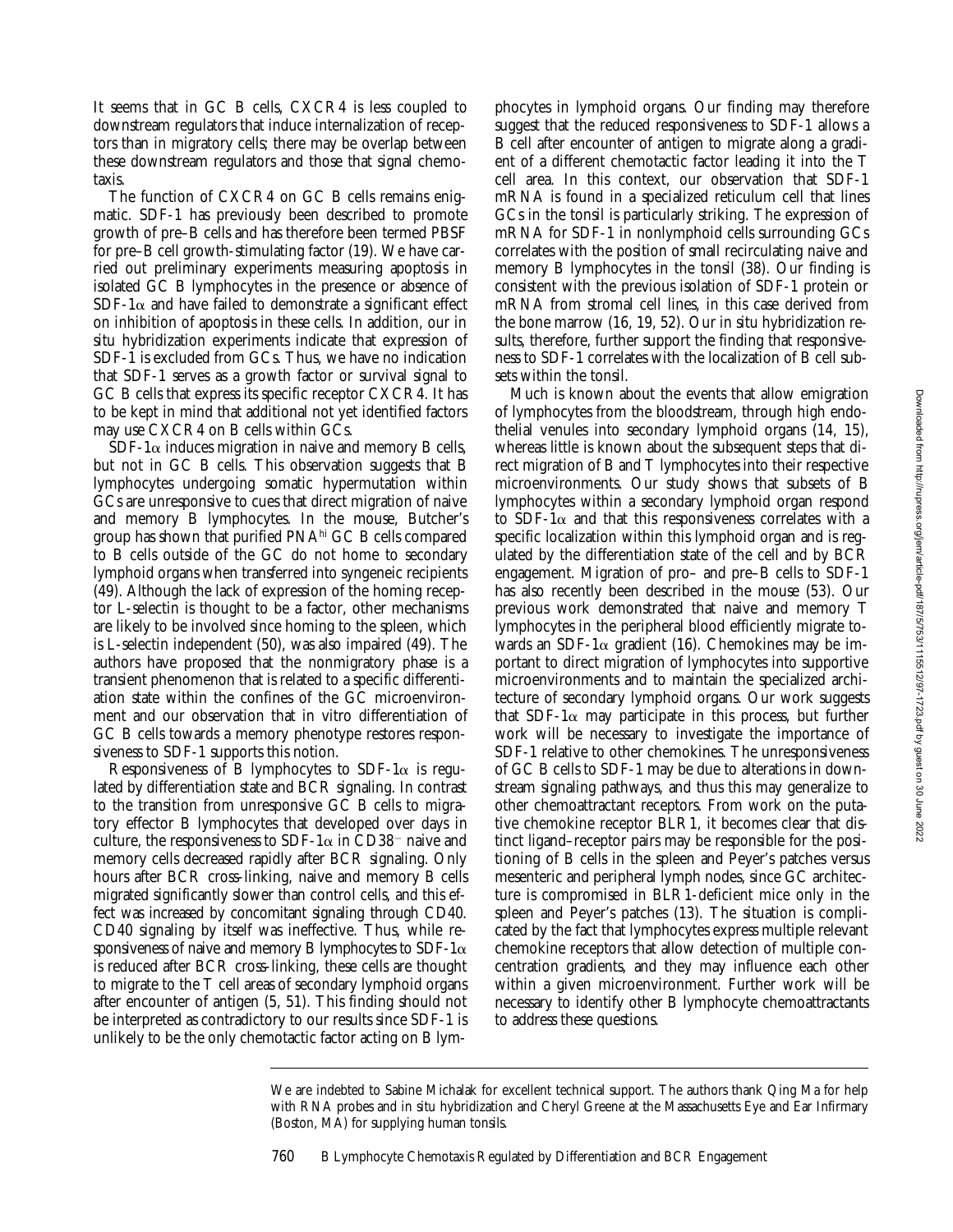C.C. Bleul was supported by a fellowship of the Deutsche Forschungsgemeinschaft, J.L. Schultze is a fellow of the Lymphoma Research Foundation of America. This work was supported by grant HL48675 of the National Institutes of Health.

Address correspondence to Timothy A. Springer, The Center for Blood Research and Harvard Medical School, Department of Pathology, 200 Longwood Ave., Boston, MA 02115. Phone: 617-278-3200; Fax: 617-278-3232; E-mail: springer@sprsgi.med.harvard.edu

*Received for publication 22 September 1997 and in revised form 9 December 1997.*

#### **References**

- 1. Nieuwenhuis, P., and W.L. Ford. 1976. Comparative migration of B- and T-lymphocytes in the rat spleen and lymphnodes. *Cell. Immunol.* 23:254–267.
- 2. Howard, J.C., S.V. Hunt, and J.L. Gowans. 1972. Identification of marrow-derived small lymphocytes in the lymphoid tissue and thoracic duct lymph of normal rats. *J. Exp. Med.* 135:200–219.
- 3. MacLennan, I.C.M. 1994. Germinal centers. *Annu. Rev. Immunol.* 12:117–139.
- 4. Rajewsky, K. 1996. Clonal selection and learning in the antibody system. *Nature.* 381:751–758.
- 5. Kelsoe, G. 1996. Life and death in germinal centers (Redux). *Immunity.* 4:107–111.
- 6. Paramithiotis, E., and M.D. Cooper. 1997. Memory B lymphocytes migrate to bone marrow in humans. *Proc. Natl. Acad. Sci. USA.* 94:208–212.
- 7. Cyster, J.G., S.B. Hartley, and C.C. Goodnow. 1994. Competition for follicular niches excludes self-reactive cells from the recirculating B-cell repertoire. *Nature.* 371:389–395.
- 8. Cyster, J.G., and C.C. Goodnow. 1995. Antigen-induced exclusion from follicles and anergy are separate and complementary processes that influence peripheral B cell fate. *Immunity.* 3:691–701.
- 9. Goodnow, C.C., J.G. Cyster, S.B. Hartley, S.E. Bell, M.P. Cooke, J.I. Healy, S. Akkaraju, J.C. Rathmell, S.L. Pogue, and K.P. Shokat. 1995. Self-tolerance checkpoints in B lymphocyte development. *Adv. Immunol.* 59:279–368.
- 10. Fulcher, D.A., A.B. Lyons, S.L. Korn, M.C. Cook, C. Koleda, C. Parish, B. Fazekas de St.Groth, and A. Basten. 1996. The fate of self-reactive B cells depends primarily on the degree of antigen receptor engagement and availability of T cell help. *J. Exp. Med.* 183:2313–2328.
- 11. Cook, M.C., A. Basten, and B. Fazekas de St.Groth. 1997. Outer periarteriolar lymphoid sheath arrest and subsequent differentiation of both naive and tolerant immunoglobulin transgenic B cells is determined by B cell receptor occupancy. *J. Exp. Med.* 186:631–643.
- 12. Cyster, J.G., and C.C. Goodnow. 1995. Pertussis toxin inhibits migration of B and T lymphocytes into splenic white pulp cords. *J. Exp. Med.* 182:581–586.
- 13. Forster, R., A.E. Mattis, E. Kremmer, E. Wolf, G. Brem, and M. Lipp. 1996. A putative chemokine receptor, BLRI, directs B cell migration to defined lymphoid organs and specific anatomic compartments of the spleen. *Cell.* 87:1037–1047.
- 14. Springer, T.A. 1995. Traffic signals on endothelium for lymphocyte recirculation and leukocyte emigration. *Annu. Rev. Physiol.* 57:827–872.
- 15. Butcher, E.C., and L.J. Picker. 1996. Lymphocyte homing and homeostasis. *Science.* 272:60–66.
- 16. Bleul, C.C., R.C. Fuhlbrigge, J.M. Casasnovas, A. Aiuti, and T.A. Springer. 1996. A highly efficacious lymphocyte

chemoattractant, stromal cell–derived factor 1 (SDF-1). *J. Exp. Med.* 184:1101–1110.

- 17. Shirozu, M., T. Nakano, J. Inazawa, K. Tashiro, H. Tada, T. Shinohara, and T. Honjo. 1995. Structure and chromosomal localization of the human stromal cell-derived factor 1 (SDF1) gene. *Genomics.* 28:495–500.
- 18. Nagasawa, T., S. Hirota, K. Tachibana, N. Takakura, S.-I. Nishikawa, Y. Kitamura, N. Yoshida, H. Kikutani, and T. Kishimoto. 1996. Defects of B-cell lymphopoiesis and bone marrow myelopoiesis in mice lacking the CXC chemokine PBSF/SDF-1. *Nature.* 382:635–638.
- 19. Nagasawa, T., H. Kikutani, and T. Kishimoto. 1994. Molecular cloning and structure of a pre–B-cell growth-stimulating factor. *Proc. Natl. Acad. Sci. USA.* 91:2305–2309.
- 20. Bleul, C.C., M. Farzan, H. Choe, C. Parolin, I. Clark-Lewis, J. Sodroski, and T.A. Springer. 1996. The lymphocyte chemoattractant SDF-1 is a ligand for LESTR/fusin and blocks HIV-1 entry. *Nature.* 382:829–833.
- 21. Oberlin, E., A. Amara, F. Bachelerie, C. Bessia, J.-L. Virelizier, A. Arenzana-Seisdedos, O. Schwartz, J.-M. Heard, I. Clark-Lewis, D.F. Legler, et al. 1996. The CXC chemokine, stromal cell derived factor 1 (SDF-1), is the ligand for LESTR/fusin and prevents infection by T-cell-line–adapted HIV-1. *Nature.* 382:833–835.
- 22. Feng, Y., C.C. Broder, P.E. Kennedy, and E.A. Berger. 1996. HIV-1 entry cofactor: functional cDNA cloning of a seven-transmembrane, G protein–coupled receptor. *Science.* 272:872–877.
- 23. Federsppiel, B., I.G. Melhado, A.M. Duncan, A. Delaney, K. Schappert, I. Clark-Lewis, and F.R. Jirik. 1993. Molecular cloning of the cDNA and chromosomal localization of the gene for a putative seven-transmembrane segment (7-TMS) receptor isolated from human spleen. *Genomics.* 16:707–712.
- 24. Nomura, H., B.W. Nielsen, and K. Matsushima. 1993. Molecular cloning of cDNAs encoding a LD78 receptor and putative leukocyte chemotactic peptide receptors. *Int. Immunol.* 5:1239–1249.
- 25. Loetscher, M., T. Geiser, T. O'Reilly, R. Zwahlen, M. Baggiolini, and B. Moser. 1994. Cloning of a human seventransmembrane domain receptor, LESTR, that is highly expressed in leukocytes. *J. Biol. Chem.* 269:232–237.
- 26. Bleul, C.C., L. Wu, J.A. Hoxie, T.A. Springer, and C.R. Mackay. 1997. The HIV coreceptors CXCR4 and CCR5 are differentially expressed and regulated on human T lymphocytes. *Proc. Natl. Acad. Sci. USA.* 94:1925–1930.
- 27. Heath, H., S. Qin, P. Rao, L. Wu, G. LaRosa, N. Kassam, P.D. Ponath, and C.R. Mackay. 1997. Chemokine receptor usage by human eosinophils. The importance of CCR3 demonstrated using an antagonistic monoclonal antibody. *J. Clin. Invest.* 99:178–184.
- 28. Endres, M.J., P.R. Clapham, M. Marsh, M. Ahuja, J. Davis-